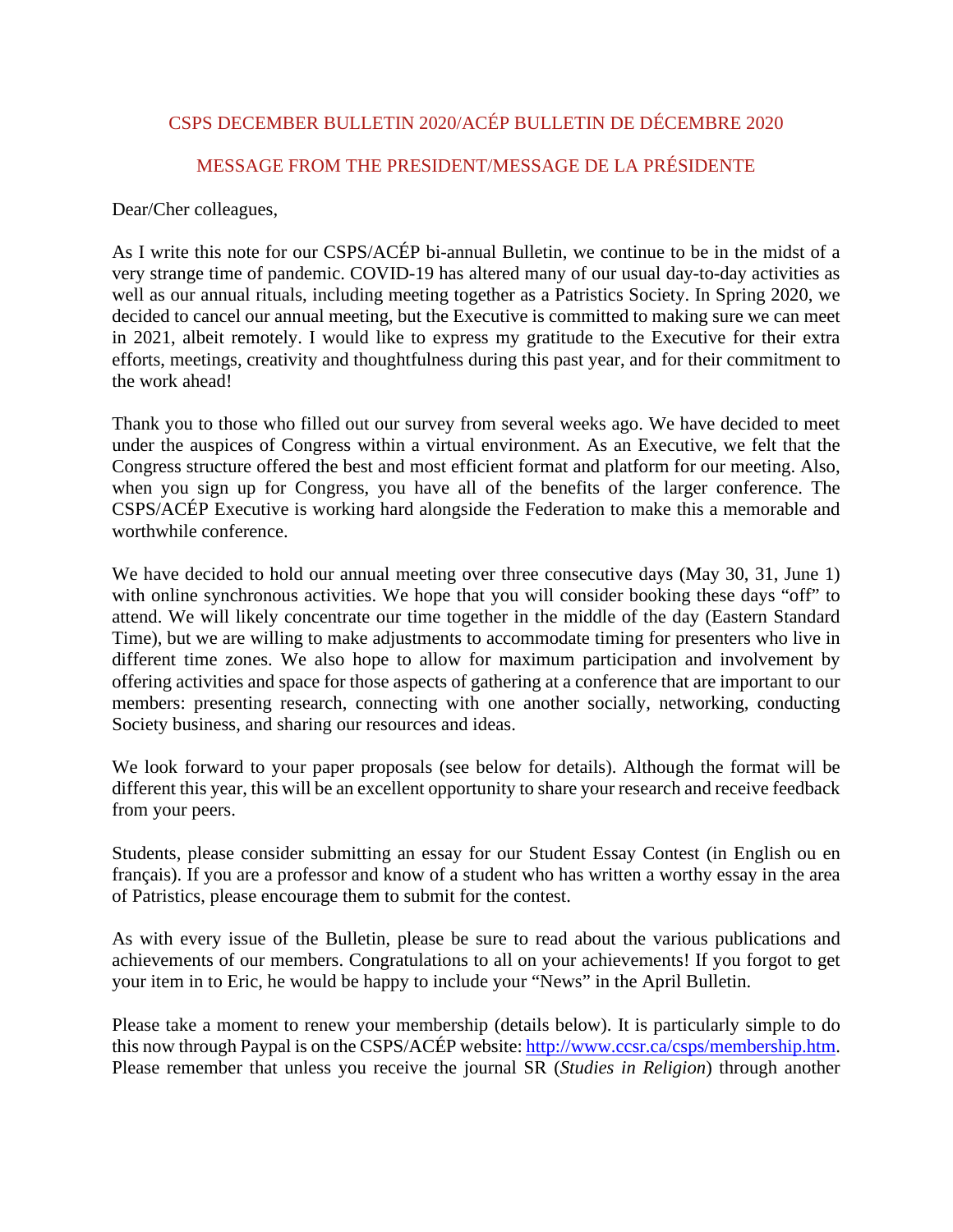society, the "membership  $+ SR$ " is the correct category to choose. If you prefer, you are welcome to email a cheque to Steven.

Thank you for your continued interest in the CSPS/ACÉP. At any time, if you have suggestions, comments or questions about our Society or our annual meeting, please get in touch with me or any other member of the Executive.

Joyeuses Fêtes! May you find joy this holiday season, with familiar traditions amid the necessary adaptations.

Mona Tokarek LaFosse President

#### APPEL DE COMMUNICATIONS/CALL FOR PAPERS

L'Association canadienne des études patristiques tiendra sa rencontre annuelle du 30 mai au 1<sup>er</sup> juin 2020, dans le cadre du Congrès des sciences humaines. En raison de la COVID-19, cette réunion se déroulera cependant entièrement en ligne. Qu'elles soient en anglais ou en français, les communications sur n'importe quel thème en rapport avec les études patristiques sont les bienvenues. Merci de faire parvenir, au plus tard le 31 janvier 2021, le titre de votre proposition ainsi qu'un résumé d'une centaine de mots au responsable du programme, Lincoln H. Blumell [\(lincoln\\_blumell@byu.edu\)](mailto:lincoln_blumell@byu.edu), en indiquant « Proposition ACÉP » dans le sujet de votre courriel. Veuillez consulter ci-dessous (dernier paragraphe) le thème général du Congrès pour 2021.

Les propositions de communication soumises et acceptées pour notre réunion annulée de 2020 seront prioritaires pour le Congrès de cette année, mais elles doivent être soumises à nouveau avant la date limite pour être prises en considération. Les propositions nouvelles et révisées sont également les bienvenues. Étant donné le format en ligne de la conférence, il se peut qu'on vous demande de rendre disponible votre communication avant sa présentation, sous forme de texte ou d'enregistrement audio/vidéo, de sorte que la session en direct consiste principalement en une discussion de groupe sur la communication. De plus amples informations seront fournies en temps utile.

Les étudiant(e)s sont invité(e)s à se porter candidat(e)s au Prix pour travail étudiant (200 \$ et un an d'adhésion à l'Association). Le travail ne doit pas avoir été publié ou présenté ailleurs. Pour être éligible au concours, il faut être un(e) étudiant(e) inscrit(e). Les travaux des étudiant(e)s de 1<sup>er</sup> et de 2<sup>e</sup> cycles seront pris en considération. Pour plus d'informations, voir : [http://ccsr.ca/csps/announcements.htm.](http://ccsr.ca/csps/announcements.htm)

Enfin, veuillez examiner si votre communication pourrait aborder, même indirectement, certaines des questions du thème du Congrès. Trouver de nouvelles façons d'aborder des questions historiques est toujours un effort qui en vaut la peine! Cette année, le thème du Congrès est « Relations nordiques » :

Comptant parmi les principaux établissements canadiens de recherche axée sur le Nord, l'Université de l'Alberta appelle les congressistes à porter leur attention sur celui-ci et invite les peuples autochtones et non autochtones du Nord à mener la conversation. Placé sous le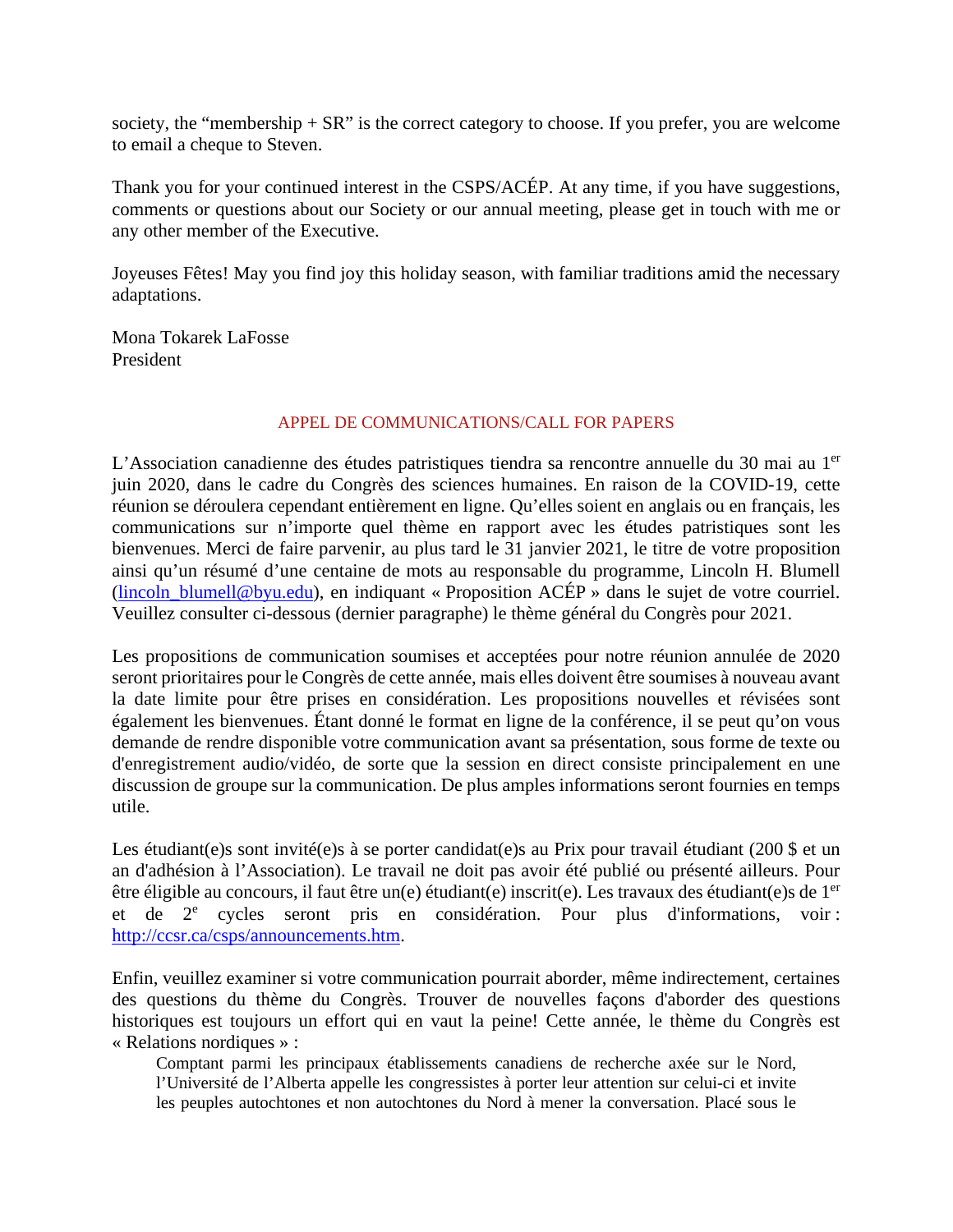thème Relations nordiques, le Congrès 2021 incite les congressistes à explorer les liens entre les peuples, les collectivités, les cultures et les formes de savoir, tout en se penchant sur certains des défis les plus pressants auxquels le Nord est confronté en matière de relations humaines et au territoire : changement climatique, gouvernance, justice sociale, réconciliation, réciprocité et éducation, entre autres. Une relation n'est pas qu'une association ou une affiliation. C'est aussi un acte qui consiste à dire ou à rendre compte. Les relations sont au cœur de la manière dont les peuples communiquent, organisent leur savoir et parviennent à cerner leur place dans le monde. Lieu de rassemblement traditionnel de divers peuples autochtones depuis des milliers d'années, Edmonton est l'endroit idéal pour réfléchir aux relations, non seulement à l'échelle du Nord, mais aussi entre le Nord et le Sud. Joignez-vous à nous pour écouter, apprendre et échanger. [\(https://congres2021.ca/propos\)](https://congres2021.ca/propos).

Lincoln H. Blumell Department of Ancient Scripture Brigham Young University (801) 422-2497 lincoln\_blumell@byu.edu

The Canadian Society of Patristic Studies will hold its annual meeting May 30 – June 1, 2020. While this meeting will be held under the auspices of the Congress of the Humanities and Social Sciences, because of COVID-19 it will be held entirely online. Papers on any theme relevant to patristic studies are invited and papers in either English or French are welcome. Proposed titles and an abstract of approximately 100 words need to be submitted by January 31, 2021 by email to the program coordinator, Lincoln H. Blumell [\(lincoln\\_blumell@byu.edu\)](mailto:lincoln_blumell@byu.edu). Please write "CSPS Proposal" in the subject line of your email. Please see below (last paragraph) for the overall Congress theme for 2021.

Paper proposals submitted and accepted for our cancelled 2020 meeting will receive priority for this year's conference but must be resubmitted by the deadline to be considered. New and revised proposals are also welcome. Given the online format of the conference it may be the case that papers will need to be posted in advance of the session either in a text or perhaps audio/video recorded format so that the live session will consist mostly of a group discussion of the paper. More details will follow in due course.

Students are invited to submit for the Student Essay Prize (\$200.00 and a one-year membership in the society). The essay must not have been published or presented elsewhere. To be eligible for the contest, one must be a registered student. Both graduate and undergraduate essays will be considered. For more information see: [http://ccsr.ca/csps/announcements.htm.](http://ccsr.ca/csps/announcements.htm)

Finally, please consider whether your paper might address, perhaps even tangentially, some of the issues of the theme. Finding new ways to look at historical issues is always a worthwhile endeavour! The Congress theme this year is "Northern Relations":

As one of Canada's major northward-facing research institutions, the University of Alberta, which is sponsoring the online Congress this year, invites Congress delegates to turn their attention to the North, and invite northern peoples—Indigenous and non-Indigenous—to lead the conversation. As a theme, "Northern Relations" encourages delegates to explore the connections between peoples, communities, cultures, and ways of knowing, while also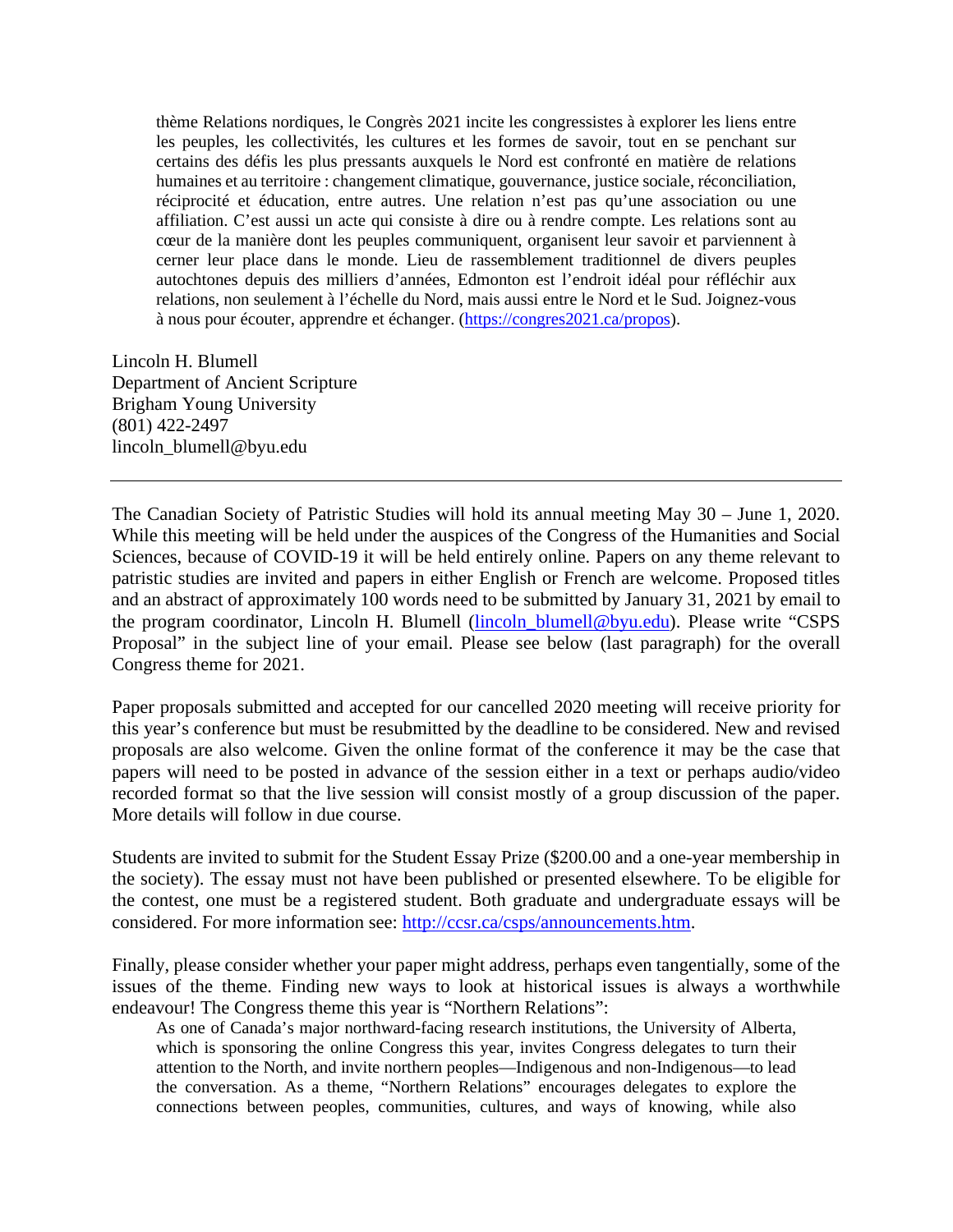listening to those voices that speak directly to some of the most pressing matters of relation (to the land, to each other) in the North: climate change, governance, social justice, reconciliation, reciprocity, education, and much more. A relation is not only an association and an affiliation, it is also an act of telling or reporting; relations are at the heart of how peoples communicate, organize knowledge, and understand their place in the world. Edmonton, for thousands of years a traditional gathering place for diverse Indigenous peoples, is an ideal location to consider not only relations across the North, but also relations between the North and the South. Join us to listen, learn, and relate. [\(https://congress2021.ca/about\)](https://congress2021.ca/about).

Lincoln H. Blumell Department of Ancient Scripture Brigham Young University (801) 422-2497 lincoln\_blumell@byu.edu

#### STUDENT ESSAY PRIZE/PRIX POUR TRAVAIL ÉTUDIANT

Students are invited to submit an essay that deals with early Christianity (ca. 100-600 CE) for this prize. The essay must not have been published or presented elsewhere. To be eligible for the contest, one must be a registered student. To confirm student status, a professor of the student's institution should send an email to the address below. Both graduate and undergraduate essays will be considered.

**Award:** The winning essayist will receive a prize of \$200, one year of membership in the Society, as well as the opportunity to present a twenty minute version of the winning essay at the annual conference of the Society during the Congress of the Humanities and Social Sciences, May 30-June 1, 2021. If the essay winner informs the Society of his/her intention to present the winning essay by February 23, 2021, he/she will also receive a complimentary registration to Congress [\(https://www.congress2021.ca/\)](https://www.congress2021.ca/).

**Deadline:** January 31, 2021. The winner will be notified by February 20, 2021.

Please send essay submissions (in either .pdf or .doc format), as well as a confirmation of student status from a professor, to: Dr. Mona Tokarek LaFosse **Email:** [mlafosse@luther.wlu.ca](mailto:mlafosse@luther.wlu.ca)

Nous invitons les étudiant(e)s à soumettre des travaux portant sur l'histoire du christianisme du 1<sup>er</sup> au 6<sup>e</sup> siècle. Les travaux ne doivent pas avoir été publiés ou présentés ailleurs. Pour être éligible, l'étudiant(e) doit être inscrit(e). Pour confirmer le statut d'étudiant(e), demandez à un(e) professeur(e) de votre établissement d'envoyer un courriel à l'adresse ci-dessous. Les travaux d'étudiant(e)s de  $1<sup>er</sup>$  et de  $2<sup>e</sup>$  cycles sont éligibles.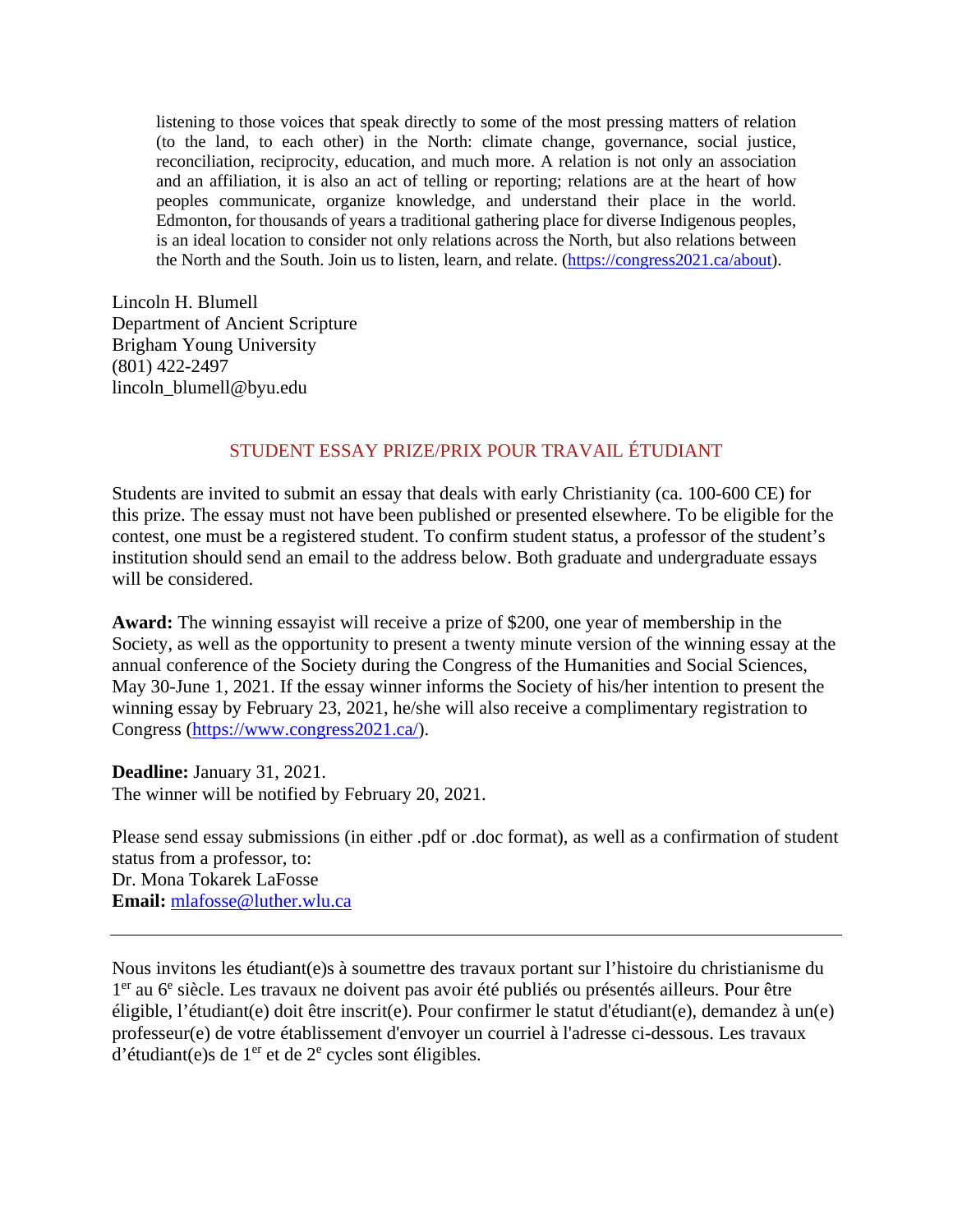**Prix** : Le gagnant ou la gagnante recevra un prix de 200 \$, le statut de membre de l'Association pour un an et l'occasion de présenter une version de son travail ne devant pas dépasser vingt minutes au colloque annuel de l'Association, qui se tiendra durant le Congrès des sciences humaines, du 30 mai au 1<sup>er</sup> juin 2021. Si le gagnant ou la gagnante informe l'Association de son intention de présenter le travail primé avant le 23 février 2021, il/elle bénéficiera d'une inscription gratuite au congrès [\(https://www.congress2021.ca/\)](https://www.congress2021.ca/).

## **Date limite pour participer :** le 31 janvier 2021. Le gagnant/la gagnante sera contacté(e) au plus tard le 20 février 2021.

Veuillez adresser les textes (pdf ou .doc) et la confirmation du statut d'étudiant à : Dr. Mona Tokarek LaFosse **Courriel :** [mlafosse@luther.wlu.ca](mailto:mlafosse@luther.wlu.ca)

# RAPPEL DU TRÉSORIER/ REMINDER FROM THE TREASURER

Voici un appel anticipé aux membres pour le renouvellement de leur cotisation annuelle pour **2021**. Les cotisations sont les suivantes :

Here is an early call for members to renew their annual membership fees for **2021**. The fees are as follows:

- **\$75.00** regular member (\$40.00 membership + \$35.00 Studies in Religion subscription) / member régulier avec abonnement à Sciences Religieuses
- \$40.00 as regular member, already receiving SR / member régulier recevant déjà SR
- **\$47.00** student or retired member (\$17.00 membership + \$30.00 Studies in Religion subscription) / membre étudiant/ retraité, avec abonnement à SR
- \$17.00 as student/retired member, already receiving SR / membre étudiant/retraité recevant déjà SR

For a nominal fee, members may pay using PayPal: [http://www.ccsr.ca/csps/membership.htm.](http://www.ccsr.ca/csps/membership.htm)

Moyennant un supplément, les membres peuvent payer en utilisant PayPal : [http://www.ccsr.ca/csps/membership.htm.](http://www.ccsr.ca/csps/membership.htm)

Cheques or money orders may be in Canadian or US currency, mailed to the treasurer, Steven Muir, at the address below. If you are submitting in US currency, please add \$5.00 for handling fees.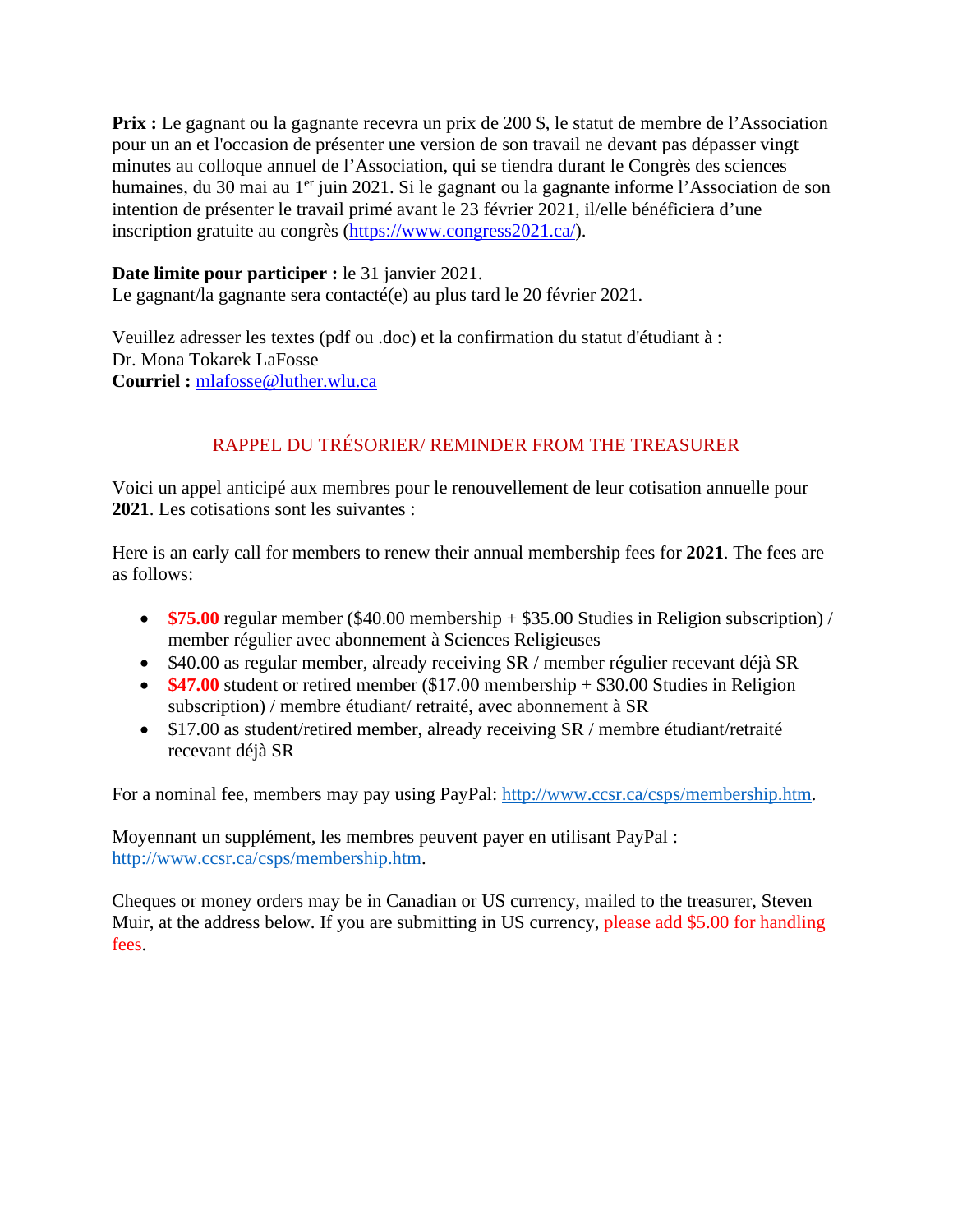Les chèques ou les mandats-poste peuvent être en dollars canadiens ou américains, envoyés au trésorier, Steven Muir, à l'adresse ci-dessous. Si vous soumettez en devise américaine, SVP ajouter 5,00 \$ de frais de manutention.

Steven C. Muir, Ph.D. Professor of Religious Studies Concordia University of Edmonton 7128 Ada Boulevard Edmonton, Alberta, Canada T5B 4E4

## NOUVELLES/NEWS

## **PUBLICATIONS :**

Alexander L. Abecina

"Tracing the Spirit: Christology in Gregory of Nyssa's Contra Eunomium III," *Journal of Theological Studies* 71.1 (2020): 212–235.

#### Eric Crégheur

« Deux collections de sentences coptes inédites : *Paroles d'instruction* d'Athanase et *Paroles* anonymes », *Journal of Theological Studies* 70.2 (2019) : 706–732.

*Le Livre des lois des pays. Un traité syriaque sur le destin de l'« école » de Bardesane*. Bibliothèque de l'Orient chrétien. Paris : Les Belles Lettres, 2020 (avec Paul-Hubert Poirier).

*La version copte du discours pseudo-éphrémien « In pulcherrimum Ioseph »*. Corpus Scriptorum Christianorum Orientalium 682-683; Scriptores Coptici 54-55. Leuven : Peeters, 2020, 2 volumes (avec Paul-Hubert Poirier).

#### Miriam DeCock

*Interpreting the Gospel of John in Antioch and Alexandria*. Writings from the Greco-Roman World Supplement Series 17. Atlanta, GA: SBL Press, 2020.

"Angels, Scripture, and the Exegesis of Origen," *Patristica Nordica Annuaria* 34 (Spring, 2020): 27–50.

"The Spiritual Pay-Off of Searching the Scriptures: The Principle of the Bible's Usefulness in the Exegesis of Origen and Chrysostom." Pages 87–106 in *Christian Discourse in Late Antiquity. Hermeneutical, Institutional and Textual Perspectives*. Edited by Anna Usacheva and Anders-Christian Jacobsen. Leiden: Brill, 2020.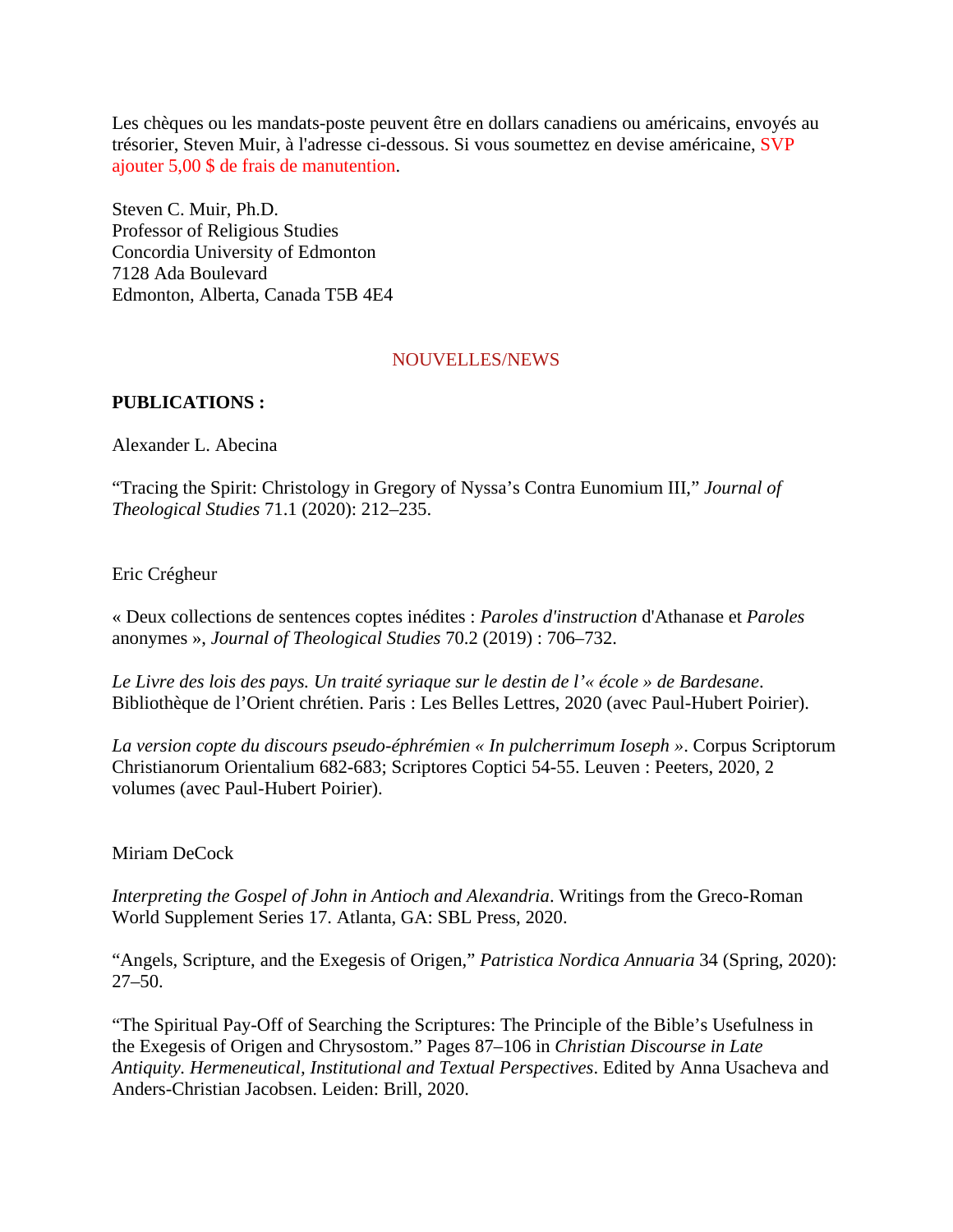Review of *Genesis and Cosmos: Basil and Origen on Genesis 1 and Cosmology* by Adam Rasmussen. *Review of Biblical Literature* [http://www.bookreviews.org], 2020.

## Robert Edwards

"Healing Despondency with Biblical Narrative in John Chrysostom's Letters to Olympias," *Journal of Early Christian Studies* 28.2 (2020): 203–231.

"Proverbs 8, Christological Controversies, and the Pre-existence of the Son and Torah in the Third and Fourth Centuries," *Journal for the Study of Judaism* 51.1 (2020): 67–96.

#### Sean Hannan

"The Camp of God: Reimagining Pilgrimage as Migrancy in Augustine's City of God 1," *Political Theology* (2020). E-print: [https://www.tandfonline.com/eprint/83TPUZ8A2ETBZTJUJEFJ/full?target=10.1080/1462317X.](https://www.tandfonline.com/eprint/83TPUZ8A2ETBZTJUJEFJ/full?target=10.1080/1462317X.2020.1840036) [2020.1840036.](https://www.tandfonline.com/eprint/83TPUZ8A2ETBZTJUJEFJ/full?target=10.1080/1462317X.2020.1840036)

## Wendy Helleman

"Predication according to Substance and Relation: The Argument in Augustine's *De Trinitate* book VI," *Augustinianum* 59.2 (2019): 453–474.

## Robert A. Kitchen

*Narsai: Rethinking His Work and His World*. Edited by Aaron M. Butts, Kristian S. Heal, Robert A. Kitchen. Tubigen: Mohr Siebeck, 2020.

"The Ascetic Narsai: Ascetical and Monastic Practice and Theology in the Mēmrē of Narsai." Pages 145–159 in *Narsai: Rethinking His Work and His World*. Edited by Aaron M. Butts, Kristian S. Heal, Robert A. Kitchen. Tubigen: Mohr Siebeck, 2020.

"The History of Philip (Syriac)." Pages 293-315 in *New Testament Apocrypha: More Noncanonical Scriptures, Vol. 2*. Edited by Tony Burke. Grand Rapids, MI: Eerdmans, 2020.

## Edwina Murphy

"Scripture in the Letters of and Councils under Cyprian of Carthage." Pages 119–141 in *The Bible in Christian North Africa. Part I: Commencement to the Confessiones of Augustine (ca. 180 to 400 CE*). Edited by Jonathan P. Yates and Anthony Dupont. Berlin: De Gruyter, 2020.